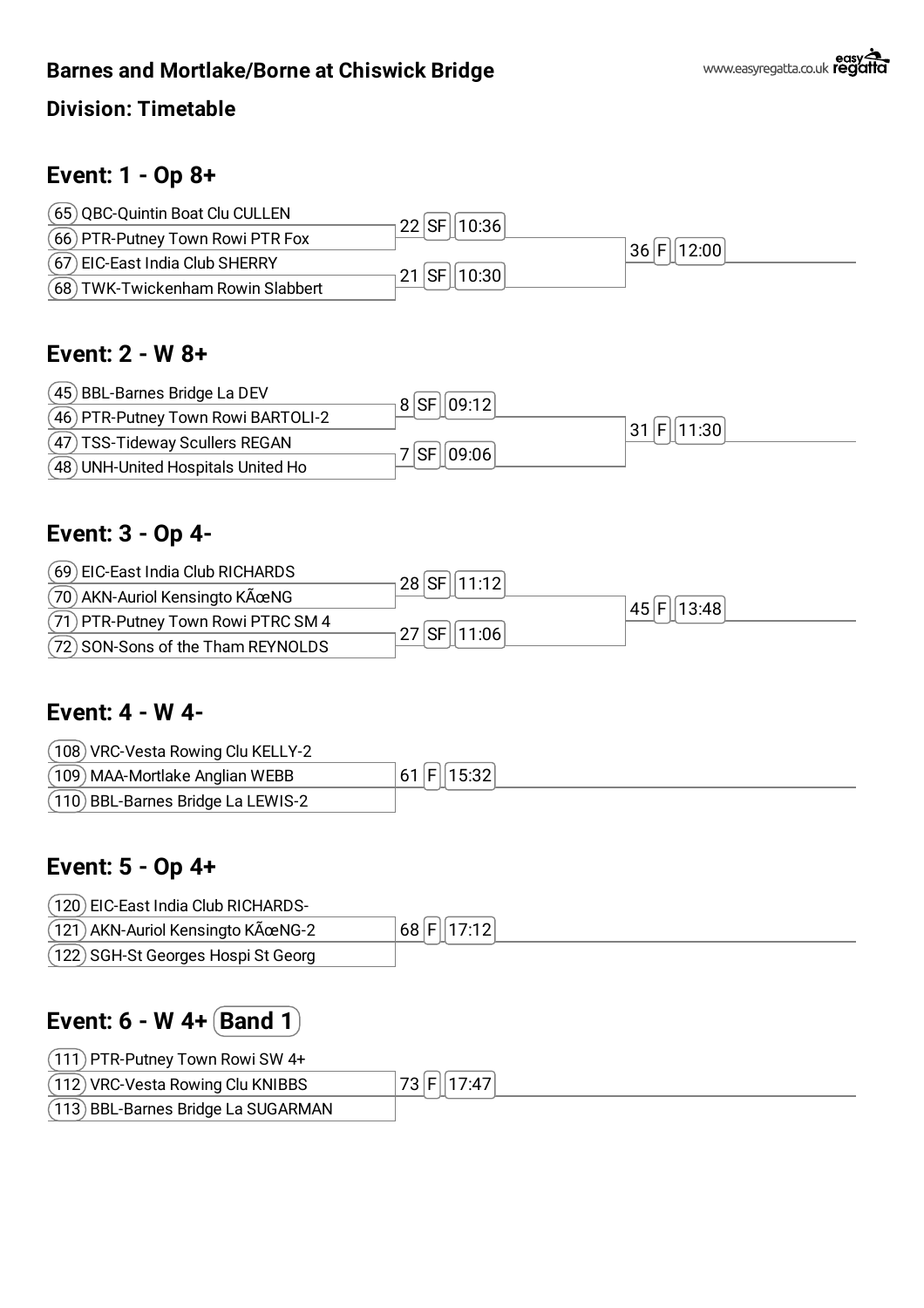

#### **Division: Timetable**

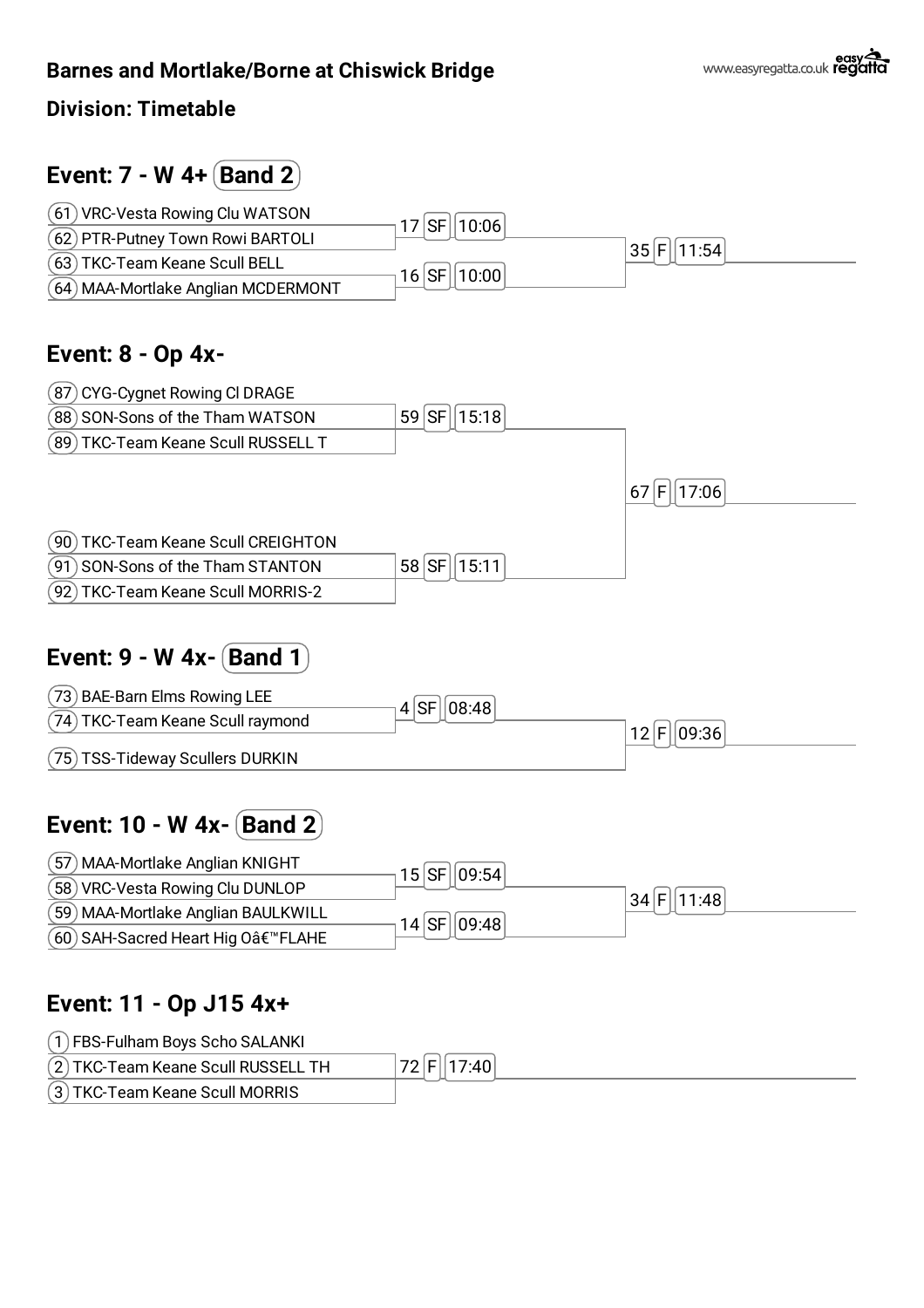

#### **Division: Timetable**

# **Event: 12 - Op 2-**

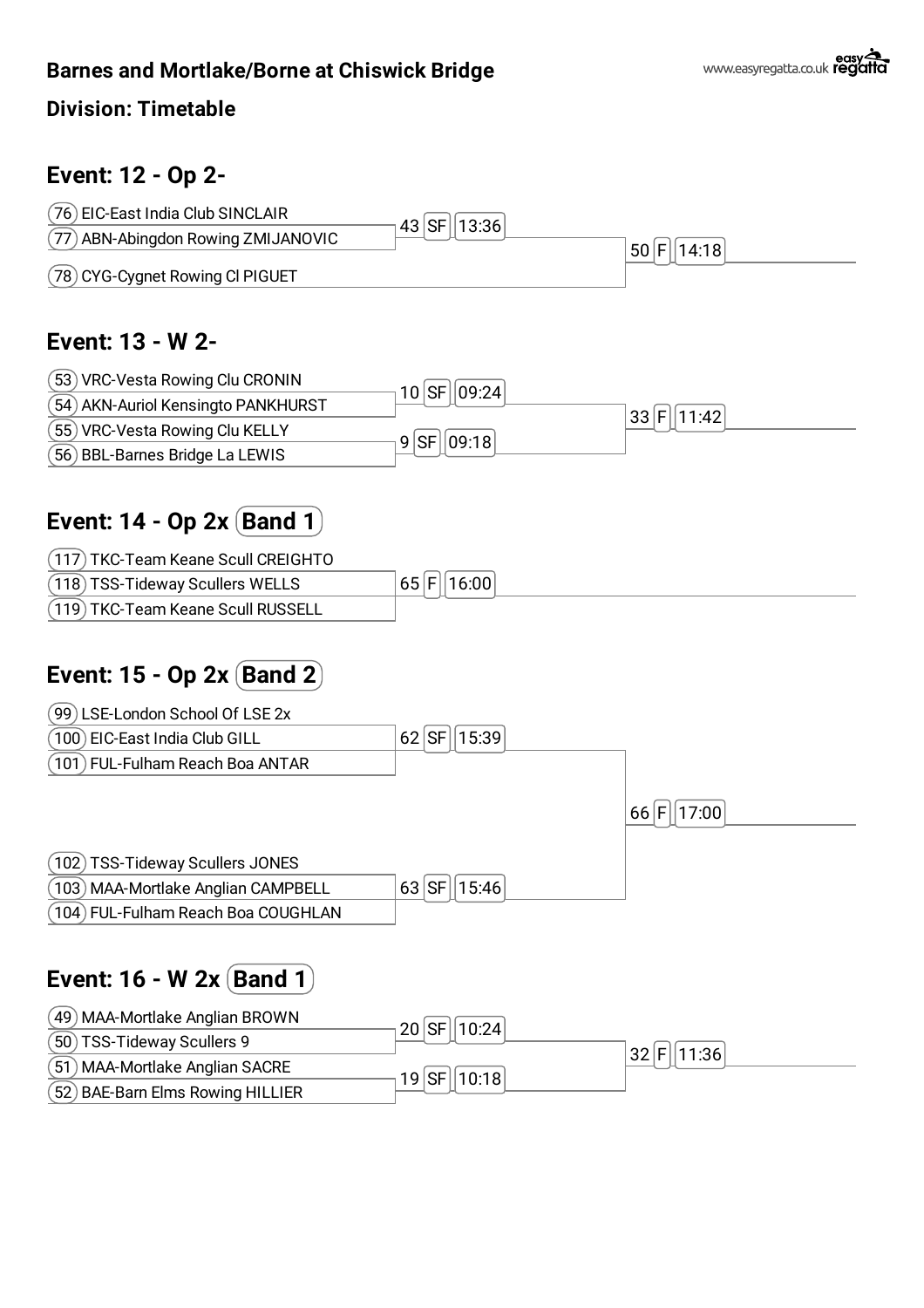**Division: Timetable**

# **Event: 17 - W 2x Band 2**

| (105) VRC-Vesta Rowing Clu BLOWING  |                |
|-------------------------------------|----------------|
| (106) SON-Sons of the Tham PHILLIPS | $ 60 F $ 15:25 |
| (107) SAH-Sacred Heart Hig HOGAN    |                |

# **Event: 18 - W MasD/E 2x**

| (4) MAA-Mortlake Anglian KELL(E)    |            |
|-------------------------------------|------------|
| $(5)$ BBL-Barnes Bridge La COX(E)   | 70 F 17:26 |
| (6) BBL-Barnes Bridge La STACKHOUSE |            |

# **Event: 19 - Op J16 2x**

| (7) FBS-Fulham Boys Scho EARL       | 26 SF 11:00  |            |  |
|-------------------------------------|--------------|------------|--|
| (8) BAE-Barn Elms Rowing FREIENSENE |              | 42 F 13:30 |  |
| (9) TKC-Team Keane Scull POSTLE     | 25 SF  10:54 |            |  |
| (10) TSS-Tideway Scullers PENDRED   |              |            |  |

# **Event: 20 - Op J15 2x**



# **Event: 21 - W J15 2x**

| 14) SOC-Southampton Coal HINETT     | 6 09:00           |            |
|-------------------------------------|-------------------|------------|
| 15) TKC-Team Keane Scull MANEL      | $13$ SF $ 09:42 $ |            |
| 16) TSS-Tideway Scullers DUFFY      | 5 08:54           |            |
| TKC-Team Keane Scull NAUGHTON-      |                   | 29 F 11:18 |
| 18) TSS-Tideway Scullers FOLEY      | 3 08:42           |            |
| 19) TKC-Team Keane Scull BERTRAND   | 11 $ SF  09:30 $  |            |
| (20) BAE-Barn Elms Rowing WILLIAMS- | 2 08:36           |            |
| 21) TKC-Team Keane Scull NEWALL     |                   |            |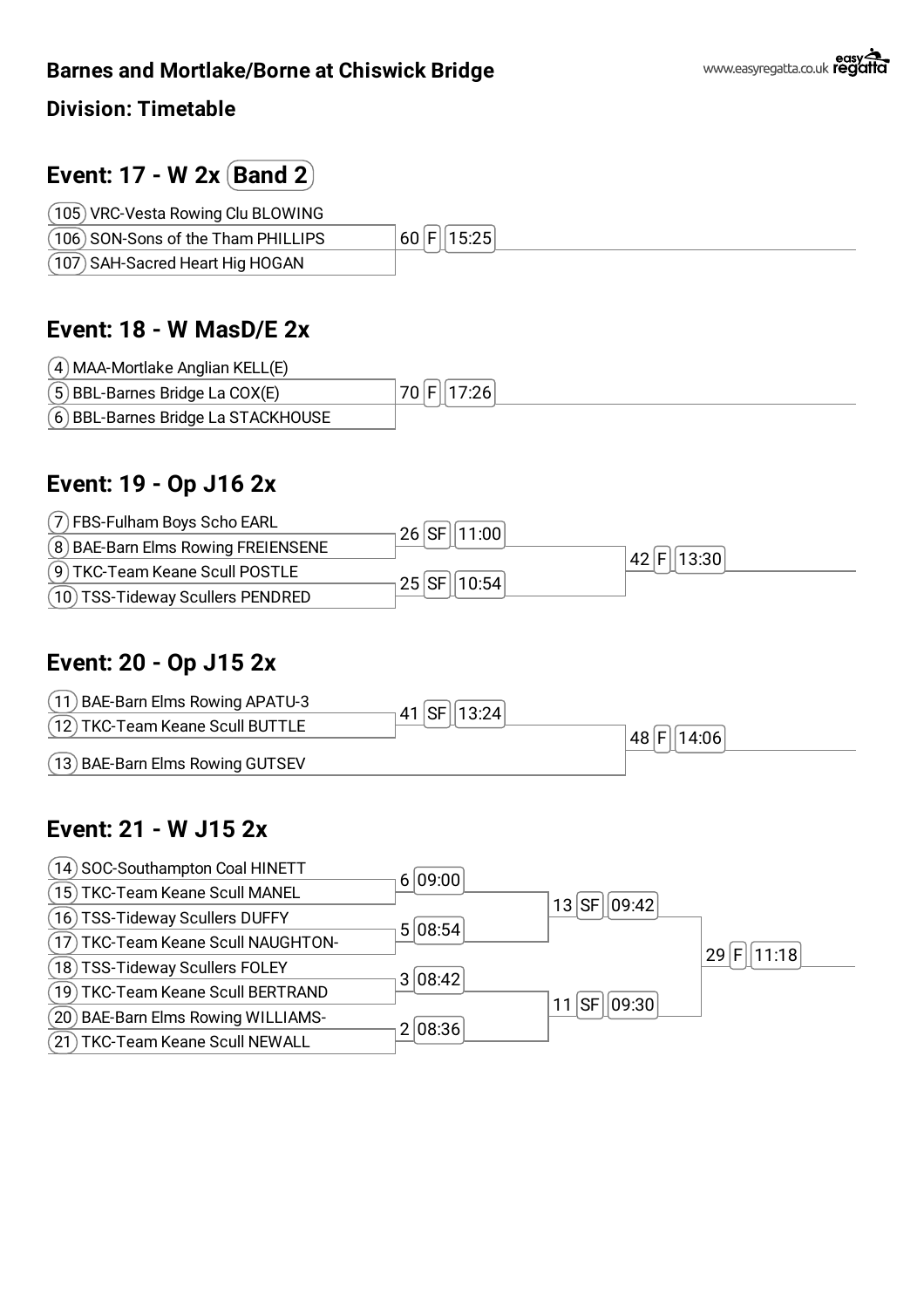

**Division: Timetable**

TSS-Tideway Scullers FAHEY(B)

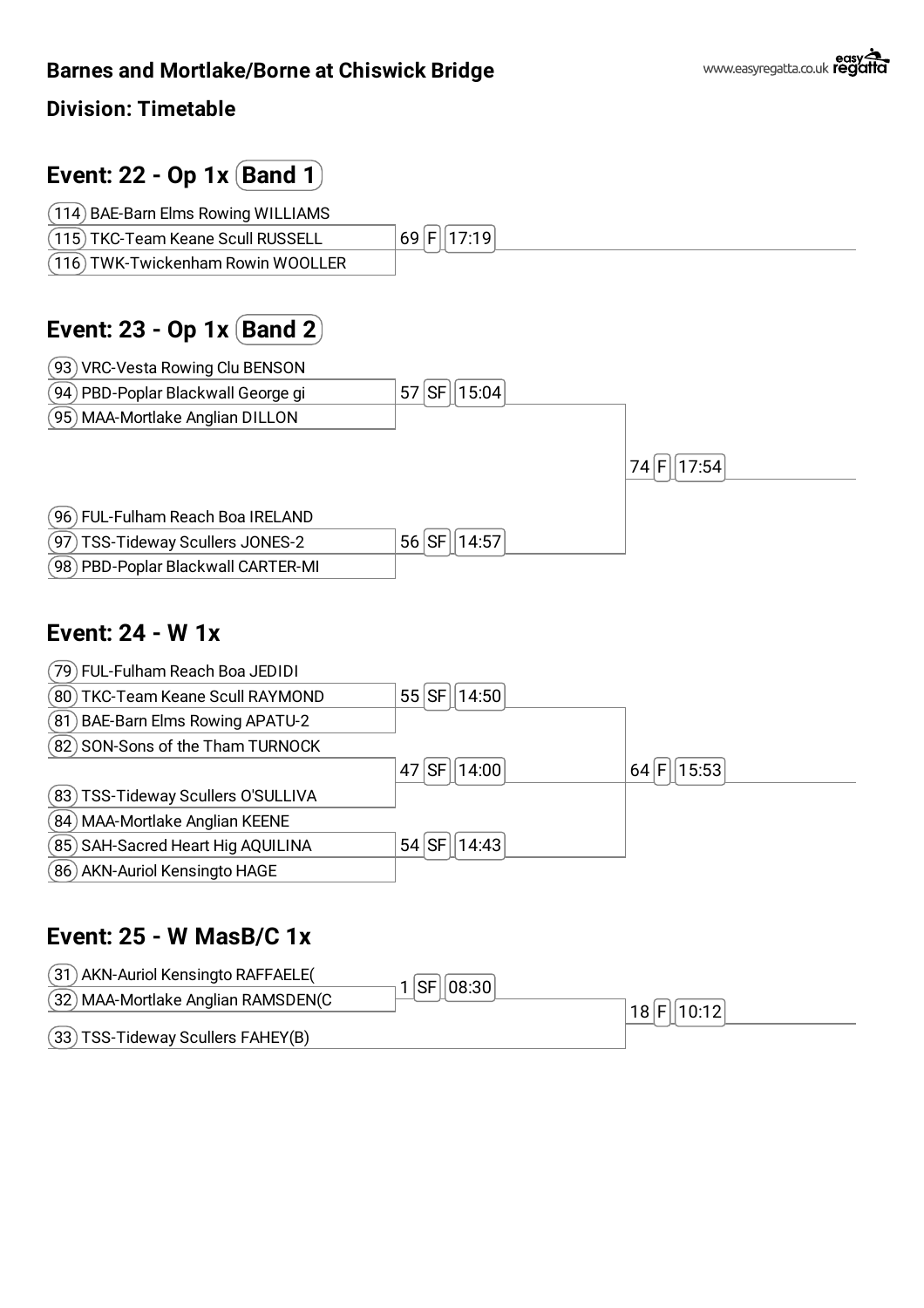

#### **Division: Timetable**

# **Event: 26 - Op MasC/D 1x**



## **Event: 27 - W MasD/E 1x**



# **Event: 28 - Op MasE/F 1x**



## **Event: 29 - W J16 1x**